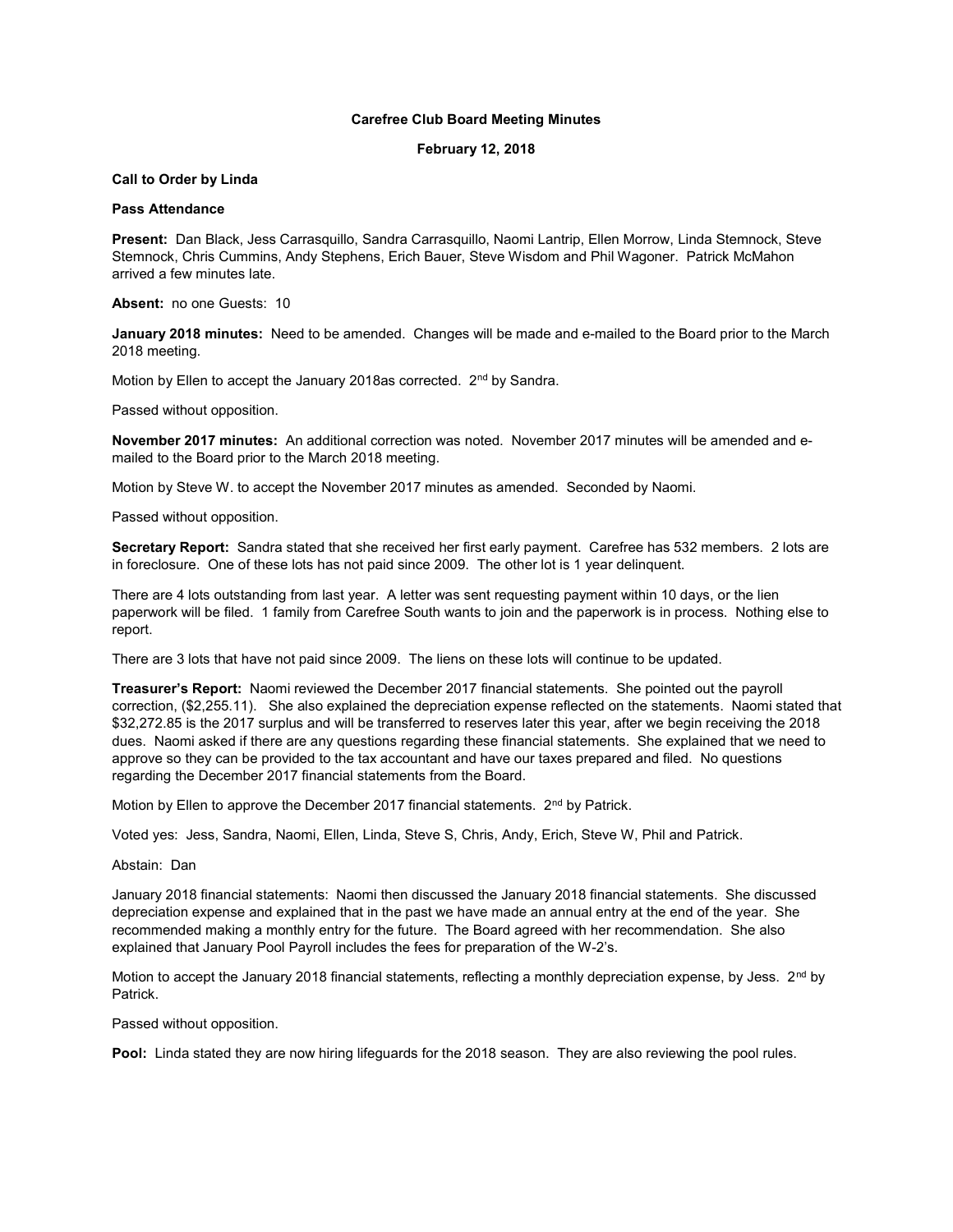Linda is getting bids on updating the pool restrooms. She has submitted the scope to 3 contractors and received one bid. There is still time before the deadline. She told the board if anyone has a contractor that would like to be considered, to let her know by the end of the meeting and she will forward the scope to them.

Grounds: Jess stated the Grounds committee will be meeting in the next few weeks.

Activities: Chair is vacant. Nothing to report.

Newsletter: Ellen stated the 1<sup>st</sup> quarter newsletter is completed and distributed to the membership. Next newsletter will go out 4/18/2018. It will include pool rules and information. She also stated that Ellen Byrk has resigned.

Web: Erich provided a paper copy of the electronic dues platform. He walked the board through the form and requested input from the board. Erich stated the fee is 2.9% + .30 per transaction, which will be paid by the member.

Clubhouse: Steve W. December we had \$779 in income. He purchased 2 new coffee makers. January we had \$1,202 in income. February we have \$1,685 in income and he installed new light fixtures in the women's restroom.

Swim team: Erich stated that there is nothing to report.

#### Old business:

Board vacancies update: There are 2 vacancies. We are still needing to fill Recording Secretary and Activities. 3 members expressed interest in the positions and were at the meeting. Linda made a motion to proceed with these 3 candidates. Dan contested proceeding with the 3 candidates and requested that 2 additional people be taken under consideration. Linda asked the board if we should allow the additional 2 candidates to reapply.

Motion by Andy for 5 candidates to be taken under consideration. 2<sup>nd</sup> by Ellen.

Vote yes: Andy, Patrick, Ellen, Naomi and Dan

Vote no: Jess, Sandra, Linda, Steve S, Steve W, Chris, Erich and Phil

Motion did not pass.

Motion by Jess to proceed with 3 candidates. 2<sup>nd</sup> by Erich.

Vote yes: Jess, Sandra, Linda, Steve S, Steve W, Chris, Erich, Phil, Naomi, Andy and Patrick.

Vote no: Dan and Ellen

Motion carries to proceed with 3 candidates.

## New Business:

Committees: Additional 2018 committees established as follows:

Grounds Committee: Jess, Linda, Andy, Patrick, Jim Klene and John Lester.

Motion to accept Grounds Committee by Jess. 2<sup>nd</sup> by Erich.

Passed without opposition.

Pool Deck Expansion committee: Jess, Linda, Andy, Patrick, Phil, Jim Klene and John Lester and Ellen.

Motion to accept Pool Deck Expansion Committee by Jess. 2<sup>nd</sup> by Erich.

Passed without opposition.

### Board Vacancies:

There are 3 vacancies for 2 positions. All 3 candidates were present and made brief statements, Shirley Frye, Jennifer Robinson and Penny Durm. Linda distributed secret ballots with the 3 candidates' names and instructed the Board to vote for no more than 2 candidates. The ballots were collected and tabulated by Sandra. Shirley Frye was the only candidate to receive 9 or more votes. Therefore, she was the only one voted to fill a vacancy. Linda